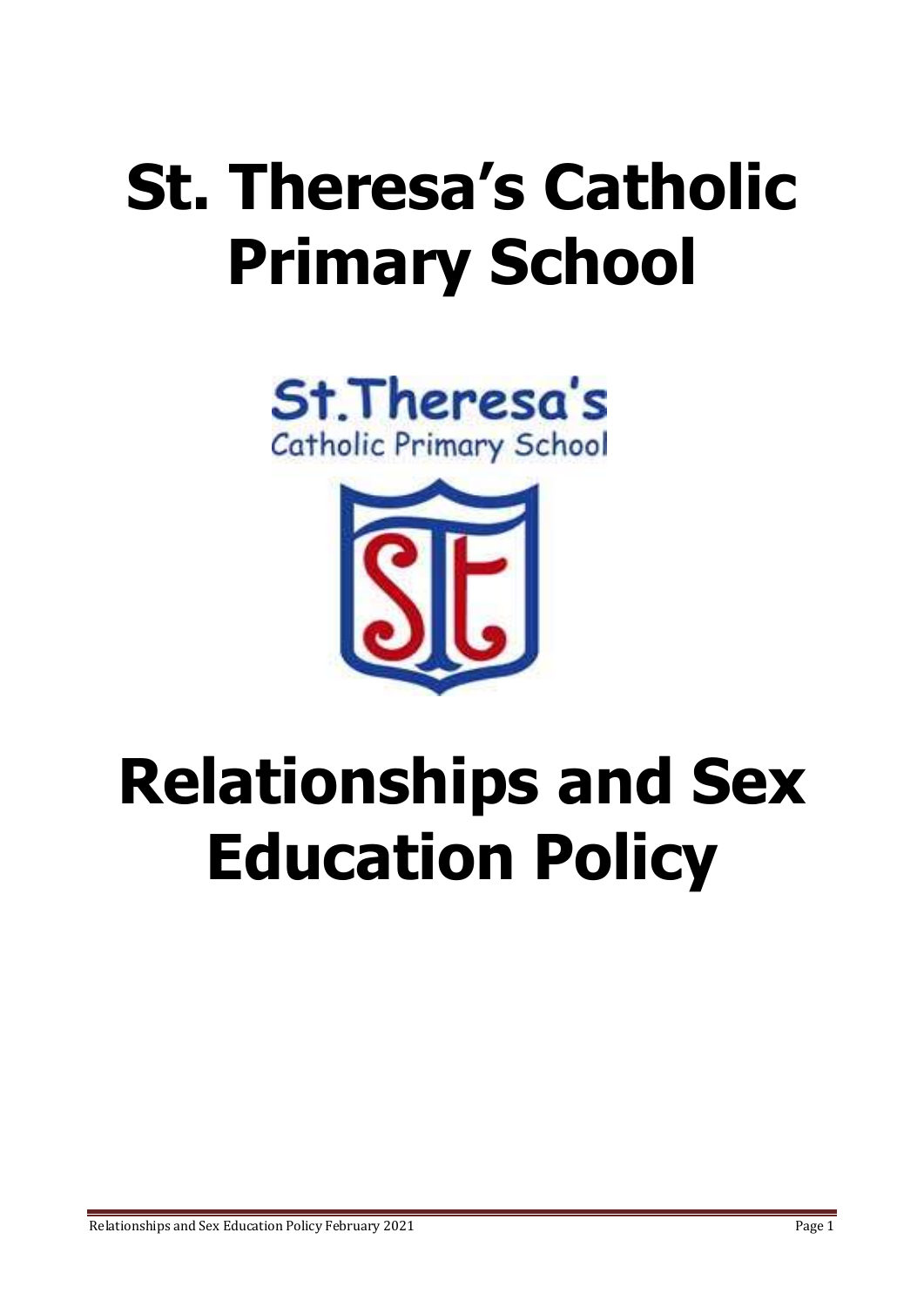"We learn together, we play together, we pray together, we grow together in the love of God"



Validation grid

| <b>Title</b>                                                 | Sex and Relationships Education Policy |
|--------------------------------------------------------------|----------------------------------------|
| <b>Author</b>                                                | Barbara Costa                          |
| <b>Associate Author</b>                                      | <b>Catholic Education Service</b>      |
| <b>Target Audience</b>                                       | All staff                              |
| <b>Stake holders</b><br>consulted                            | <b>Staff and Parents</b>               |
| Curriculum /<br>non curricular                               | Curricular                             |
| <b>Associated</b><br>Policies /<br><b>Documents</b>          | PSHE, Science                          |
| <b>New Policy or</b><br><b>Review of</b><br>existing policy. | <b>New</b>                             |
| Date of<br><b>Submission</b>                                 | February 2021                          |
| <b>Date for Review</b>                                       | February 2023                          |

Headteacher Barbara Costa

Chair of Governors **Seamus McKenna**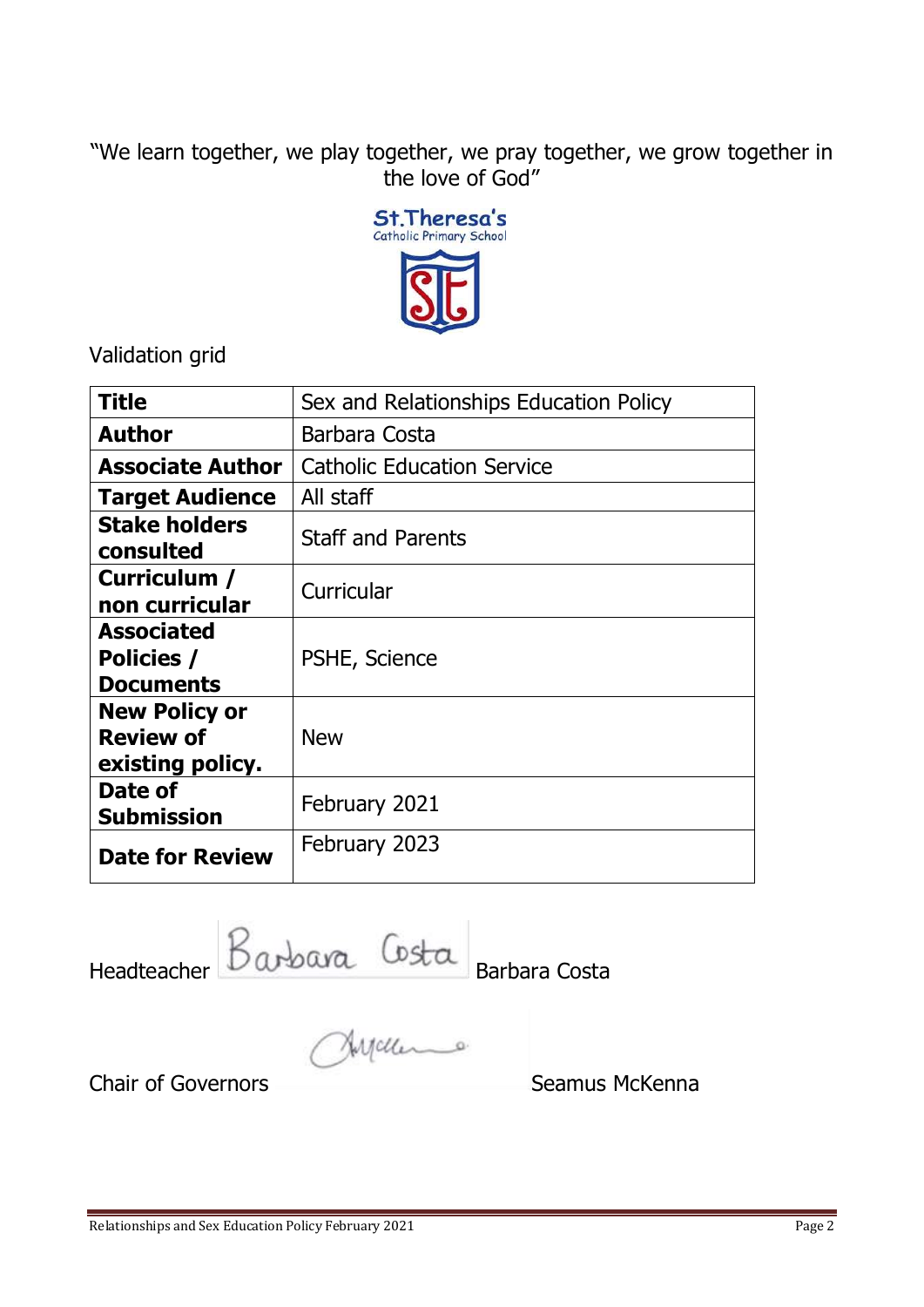# Contents

| 1.  |  |
|-----|--|
| 2.  |  |
| 3.  |  |
| 4.  |  |
| 5.  |  |
| 6.  |  |
| 7.  |  |
| 8.  |  |
| 9.  |  |
| 10. |  |
| 11. |  |
| 12. |  |
| 13. |  |
| 14. |  |
| 15. |  |
| 16. |  |
| 17. |  |
| 18. |  |
| 19. |  |
| 20. |  |
| 21. |  |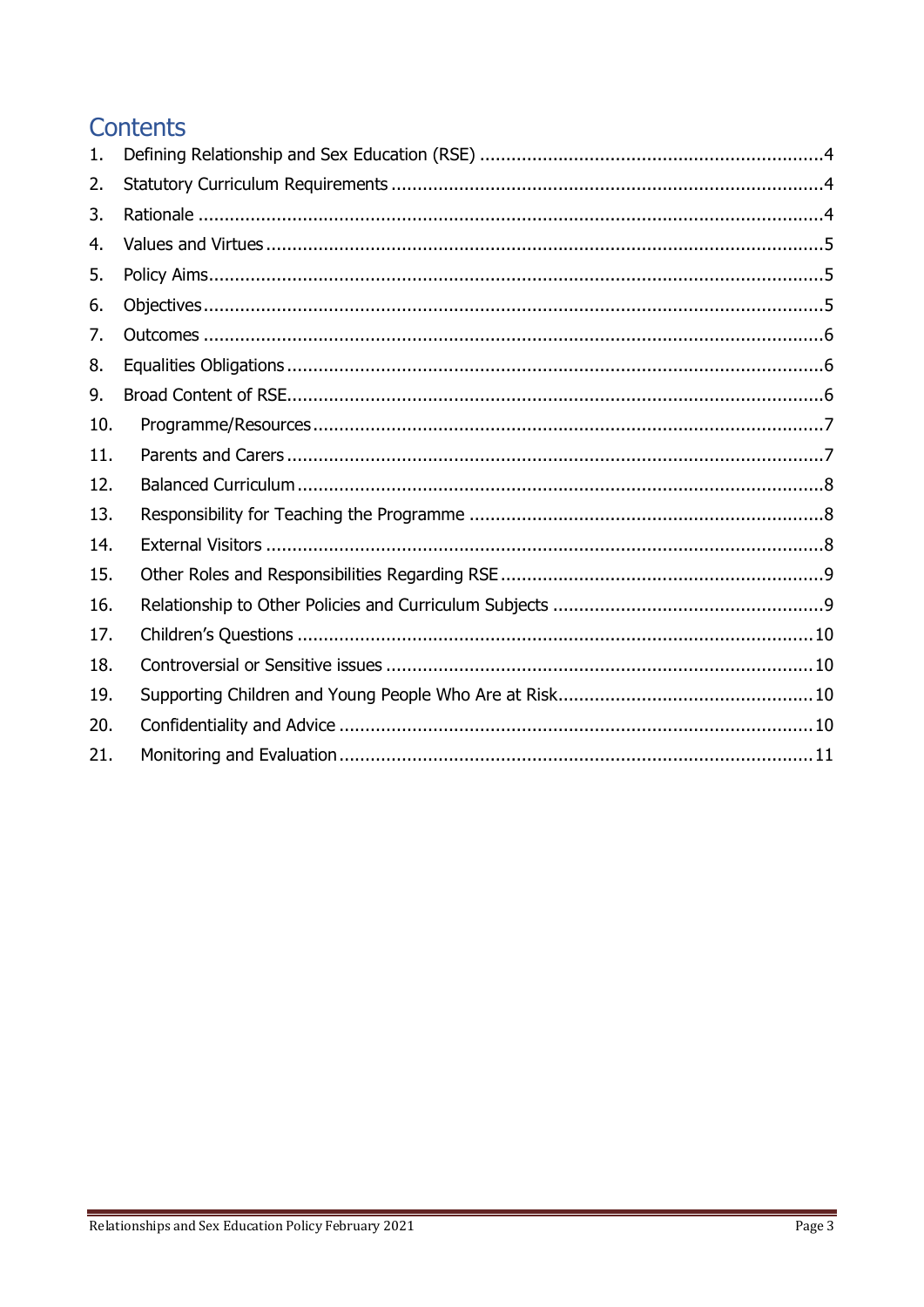# <span id="page-3-0"></span>**1. Defining Relationship and Sex Education (RSE)**

The Department For Education (DFE) guidance defines RSE as "lifelong learning about physical, moral and emotional development. It is about the understanding of the importance of marriage and family life, stable and loving relationships, respect, love and care. It is also about the teaching of sex, sexuality and sexual health". It is about the development of the pupil's knowledge and understanding of her or him as a sexual being, about what it means to be fully human, called to live in right relationships with self and others and being enabled to make moral decisions in conscience. The DFE identifies three main elements: "attitudes and values, personal and social skills, and knowledge and understanding".

# <span id="page-3-1"></span>**2. Statutory Curriculum Requirements**

We are legally required to teach those aspects of RSE which are statutory parts of National Curriculum Science.

# <span id="page-3-2"></span>**3. Rationale**

# 'I have come that you might have life and have it to the full'

# (Jn.10.10)

We are involved in relationships and sex education precisely because of our Christian beliefs about God and about the human person. The belief in the unique dignity of the human person made in the image and likeness of God underpins the approach to all education in a Catholic school. Our approach to RSE therefore is rooted in the Catholic Church's teaching of the human person and presented in a positive framework of Christian ideals.

At the heart of the Christian life is the Trinity, Father, Son and Spirit in communion, united in loving relationship and embracing all people and all creation. As a consequence of the Christian belief that we are made in the image and likeness of God, gender and sexuality are seen as God's gift, reflect God's beauty, and share in the divine creativity. RSE, therefore, will be placed firmly within the context of relationship as it is there that sexuality grows and develops.

Following the guidance of the Bishops of England and Wales and as advocated by the DFE RSE will be firmly embedded in the PSHE framework as it is concerned with nurturing human wholeness and integral to the physical, spiritual, emotional, moral, social and intellectual development of pupils. It is centred on Christ's vision of being human as good news and will be positive and prudent, showing the potential for development, while enabling the dangers and risks involved to be understood and appreciated.

All RSE will be in accordance with the Church's moral teaching. It will emphasise the central importance of marriage and the family whilst acknowledging that all pupils have a fundamental right to have their life respected whatever household they come from and support will be provided to help pupils deal with different sets of values. It will also prepare pupils for life in modern Britain.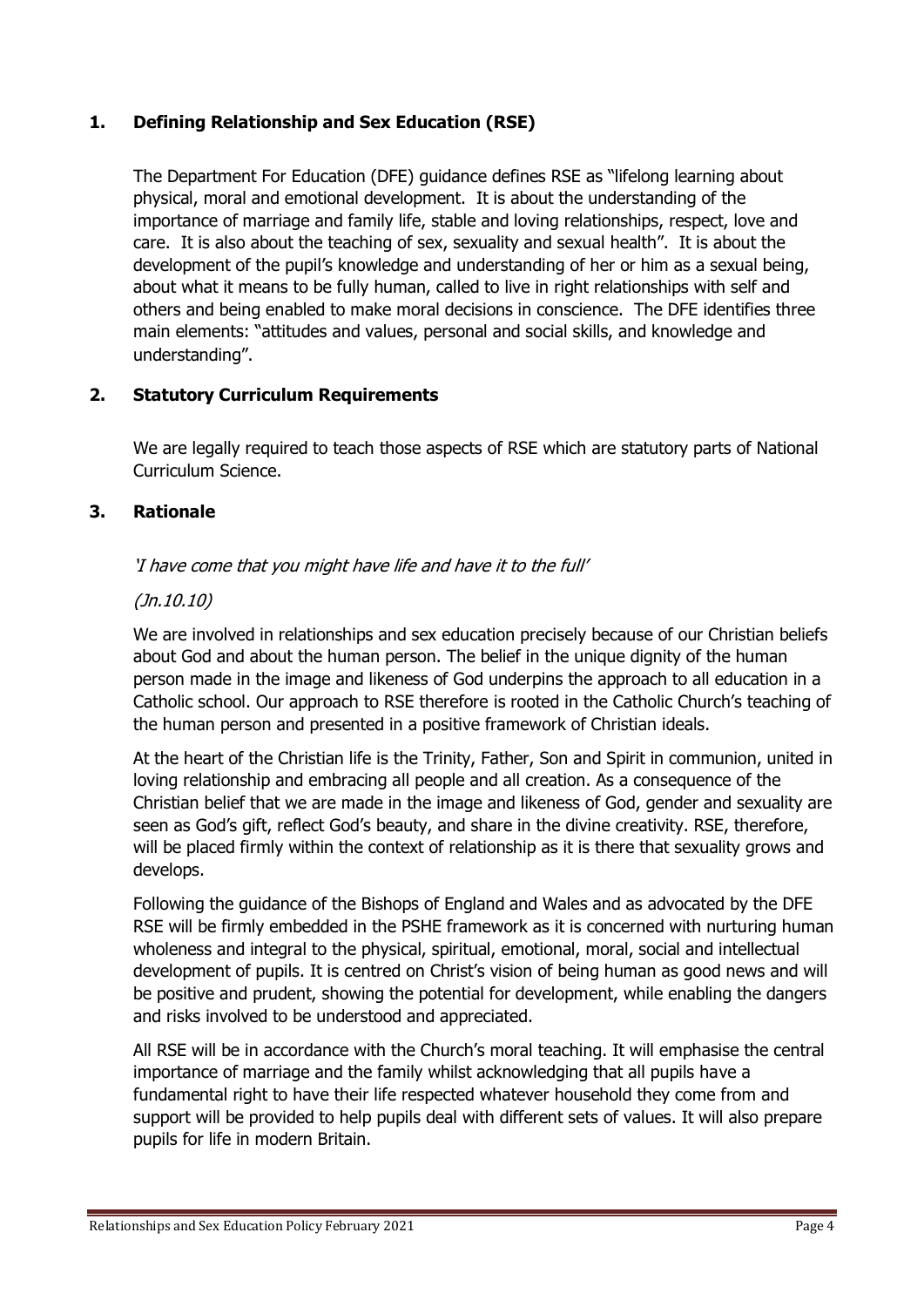# <span id="page-4-0"></span>**4. Values and Virtues**

Our programme enshrines Catholic values relating to the importance of stable relationships, marriage and family life. It also promotes those virtues which are essential in responding to the God's call to love others with a proper respect for their dignity and the dignity of the human body. The following virtues will be explicitly explored and promoted: faithfulness, fruitfulness, chastity, integrity, prudence, mercy and compassion.

# <span id="page-4-1"></span>**5. Policy Aims**

Our Mission Statement "We learn together, we play together, we pray together, we grow together in the love of God" commits us to the education of the whole child (spiritual, physical, intellectual, moral, social, cultural, emotional) and we believe that RSE is an integral part of this education. Furthermore, we will endeavour to raise pupils' self-esteem, help them to grow in knowledge and understanding, recognise the value of all persons and develop caring and sensitive attitudes. It is in this context that we commit ourselves, in partnership with parents, to provide children and young people with a "positive and prudent sexual education" which is compatible with their physical, cognitive, psychological, and spiritual maturity, and rooted in a Catholic vision of education and the human person.

# <span id="page-4-2"></span>**6. Objectives**

To develop the following attitudes and virtues:

- reverence for the gift of human sexuality and fertility;
- respect for the dignity of every human being in their own person and in the person of others;
- iov in the goodness of the created world and their own bodily natures;
- responsibility for their own actions and a recognition of the impact of these on others;
- recognising and valuing their own sexual identity and that of others;
- celebrating the gift of life-long, self-giving love;
- recognising the importance of marriage and family life;
- fidelity in relationships.

To develop the following *personal and social skills*:

- making sound judgements and good choices which have integrity and which are respectful of the individual's commitments;
- loving and being loved, and the ability to form friendships and loving, stable relationships free from exploitation, abuse and bullying;
- managing emotions within relationships, and when relationships break down, with confidence, sensitivity and dignity;
- managing conflict positively, recognising the value of difference;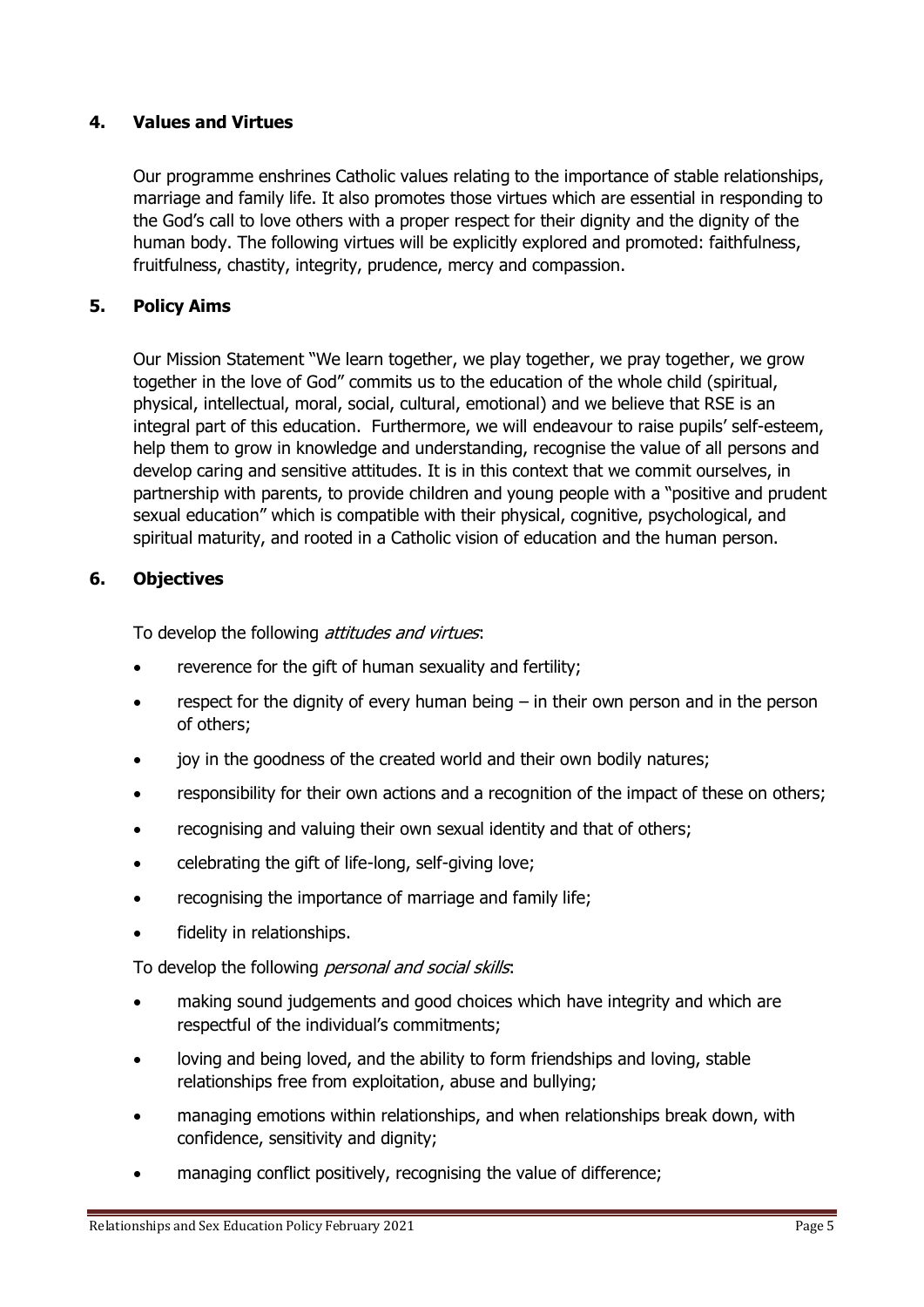- cultivating humility, mercy and compassion, learning to forgive and be forgiven;
- developing self-esteem and confidence, demonstrating self-respect and empathy for others;
- building resilience and the ability to resist unwanted pressures, recognising the influence and impact of the media, internet and peer groups and so developing the ability to assess pressures and respond appropriately;
- being patient, delaying gratification and learning to recognise the appropriate stages in the development of relationships, and how to love chastely;
- assessing risks and managing behaviours in order to minimise the risk to health and personal integrity.

# To know and understand:

- the Church's teaching on relationships and the nature and meaning of sexual love;
- the Church's teaching on marriage and the importance of marriage and family life;
- the centrality and importance of virtue in guiding human living and loving;
- the physical and psychological changes that accompany puberty;
- the facts about human reproduction, how love is expressed sexually and how sexual love plays an essential and sacred role in procreation.

# <span id="page-5-0"></span>**7. Outcomes**

# Inclusion and Differentiated Learning

We will ensure RSE is sensitive to the different needs of individual pupils in respect to pupils' different abilities, levels of maturity and personal circumstances; for example, their own sexual orientation, faith or culture and is taught in a way that does not subject pupils to discrimination. Lessons will also help children to realise the nature and consequences of discrimination, teasing, bullying and aggressive behaviours (including cyber-bullying), use of prejudice-based language and how to respond and ask for help.

# <span id="page-5-1"></span>**8. Equalities Obligations**

The Governing Body has wider responsibilities under the Equalities Act 2010 and will ensure that our school strives to do the best for all of the pupils, irrespective of disability, educational needs, race, nationality, ethnic or national origin, pregnancy, maternity, sex, gender identity, religion or sexual orientation or whether they are looked after children.

# <span id="page-5-2"></span>**9. Broad Content of RSE**

Three aspects of RSE - attitudes and values, knowledge and understanding, and personal and social skills will be provided in three inter-related ways: the whole school / ethos dimension; a cross-curricular dimension and a specific relationships and sex curriculum.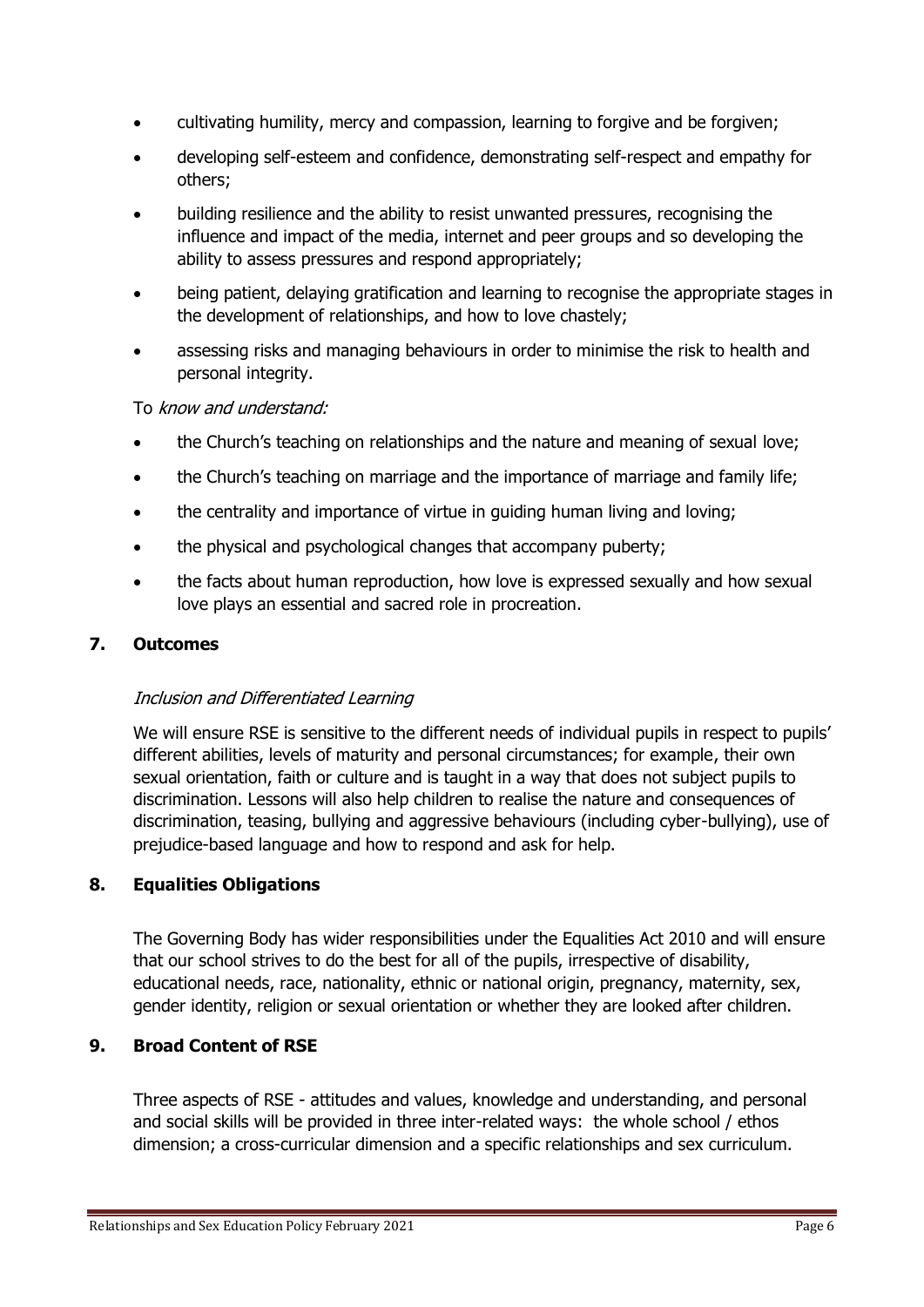# <span id="page-6-0"></span>**10. Programme/Resources**

The school will teach Science as prescribed by the National Curriculum in Key Stages 1 and 2. Topics related to RSE will cover:

- identifying and naming basic parts of the human body
- understanding that animals, including humans, have offspring which grow into adults
- describe the changes as humans develop to old age
- describing the life process of reproduction in some plants and animals

In addition to this, the Year 6 pupils will be given explicit and human reproduction lessons.

Teaching strategies will include:

- establishing ground rules
- discussion
- reflection
- brainstorming
- film & video
- group work
- values clarification

#### <span id="page-6-1"></span>**11. Parents and Carers**

We recognise that parents (and other carers who stand in their place) are the primary educators of their children. As a Catholic school, we provide the principal means by which the Church assists parents and carers in educating their children.

Y6 parents/carers will be informed by letter and invited to a meeting when the more sensitive aspects of RSE will be covered in order that they can be prepared to talk and answer questions about their children's learning.

Parents must be consulted before this policy is ratified by the governors. They will be consulted at every stage of the development of the RSE programme, as well as during the process of monitoring, review and evaluation. They will be able to view the resources used by the school in the RSE programme. Our aim is that, at the end of the consultation process, every parent and carer will have full confidence in the school's RSE programme to meet their child's needs.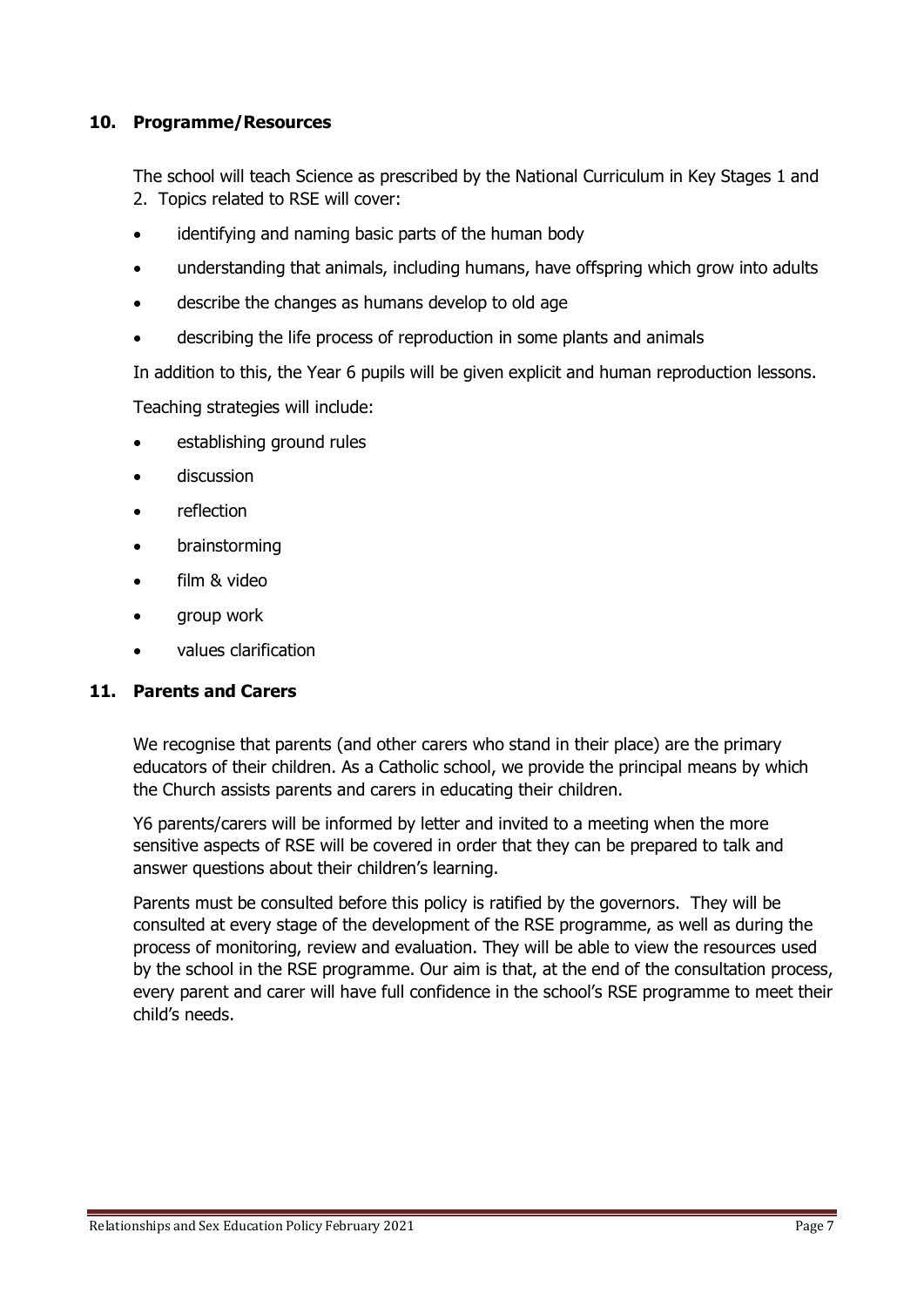Parents have the right to withdraw their children from the specific Y6 Sex and Puberty lessons. Before granting any such request the Headteacher will discuss the request with the parent to ensure that their wishes are understood and to clarify the nature and purpose of the curriculum. The Headteacher will discuss with the parent the benefits of receiving this important education and any detrimental effects that withdrawal might have on the child. This could include any social and emotional effects of being excluded, as well as the likelihood of the child hearing their peers' version of what was said in the classes, rather than what was directly said by the teacher (although the detrimental effects may be mitigated if the parent proposes to deliver sex education to their child at home instead).

# <span id="page-7-0"></span>**12. Balanced Curriculum**

Whilst promoting Catholic values and virtues and teaching in accordance with Church teaching, we will ensure that pupils are offered a balanced programme by providing an RSE programme that offers a range of viewpoints on issues. Pupils will also receive clear scientific information as well as covering the aspects of the law pertaining to RSE. Knowing about facts and enabling young people to explore differing viewpoints is not the same as promoting behaviour and is not incompatible with our school's promotion of Catholic teaching. We will ensure that pupils have access to the learning they need to stay safe, healthy and understand their rights as individuals.

# <span id="page-7-1"></span>**13. Responsibility for Teaching the Programme**

Responsibility for the specific RSE programme lays with the relevant curriculum staff; this will normally include science, religious education, physical education, RSE and PSHE.

However, all staff will be involved in developing the attitudes and values aspect of the RSE programme. They will be role models for pupils of good, healthy, wholesome relationships as between staff, other adults and pupils. They will also be contributing to the development of pupils' personal and social skills.

# <span id="page-7-2"></span>**14. External Visitors**

Our school may call upon help and guidance from outside agencies and health specialists to deliver aspects of RSE. Such visits will always complement the current programme and never substitute or replace teacher led sessions.

It is important that any external visitor is clear about their role and responsibility whilst they are in school delivering a session.

Health professionals should follow the school's policies, minimising the potential for disclosures or inappropriate comments using negotiated ground rules and distancing techniques as other teachers would. They will ensure that all teaching is rooted in Catholic principles and practice.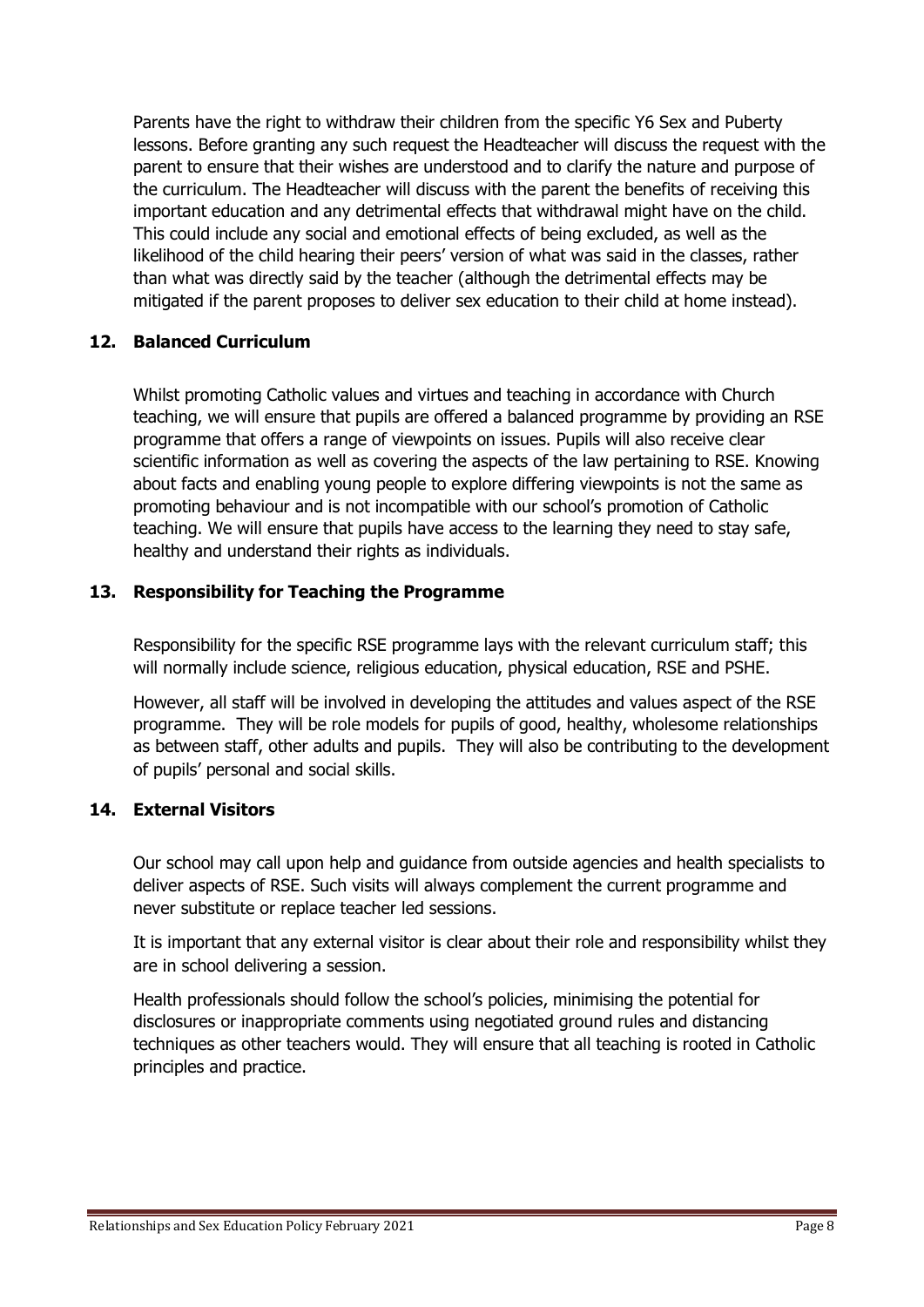# <span id="page-8-0"></span>**15. Other Roles and Responsibilities Regarding RSE**

#### **Governors**

- Draw up the RSE policy, in consultation with parents and teachers;
- **Ensure that the policy is available to parents;**
- Ensure that the policy is in accordance with other whole school policies, e.g. SEN, the ethos of the school and our Christian beliefs;
- Ensure that parents know of their right to withdraw their children;
- Ensure that the policy provides proper and adequate coverage of relevant National Curriculum science topics and the setting of RSE within PSHE.

#### Headteacher

The Headteacher takes overall delegated responsibility for the implementation of this policy and for liaison with the Governing Body, parents, the Diocesan Schools' Service and the Local Education Authority, also appropriate agencies.

#### PSHE/RSE Co-ordinator

The co-ordinator with the Headteacher has a general responsibility for supporting other members of staff in the implementation of this policy and will provide a lead in the dissemination of the information relating to RSE and the provision of in-service training.

#### All Staff

RSE is a whole school issue. All teachers have a responsibility of care; as well as fostering academic progress they should actively contribute to the guardianship and guidance of the physical, moral and spiritual well-being of their pupils. Teachers will be expected to teach RSE in accordance with the Catholic ethos of the school. Appropriate training will be made available for all staff teaching RSE. All staff have been included in the development of this policy and all staff should be aware of the policy and how it relates to them.

#### <span id="page-8-1"></span>**16. Relationship to Other Policies and Curriculum Subjects**

This RSE policy is to be delivered as part of the PSHE framework. It includes guidelines about pupil safety and is compatible with the school's other policy documents (for example, Bullying Policy, Child Protection and Safeguarding Policy etc.)

Pupils with particular difficulties whether of a physical or intellectual nature will receive appropriately differentiated support in order to enable them to achieve mature knowledge, understanding and skills. Teaching methods will be adapted to meet the varying needs of this group of pupils.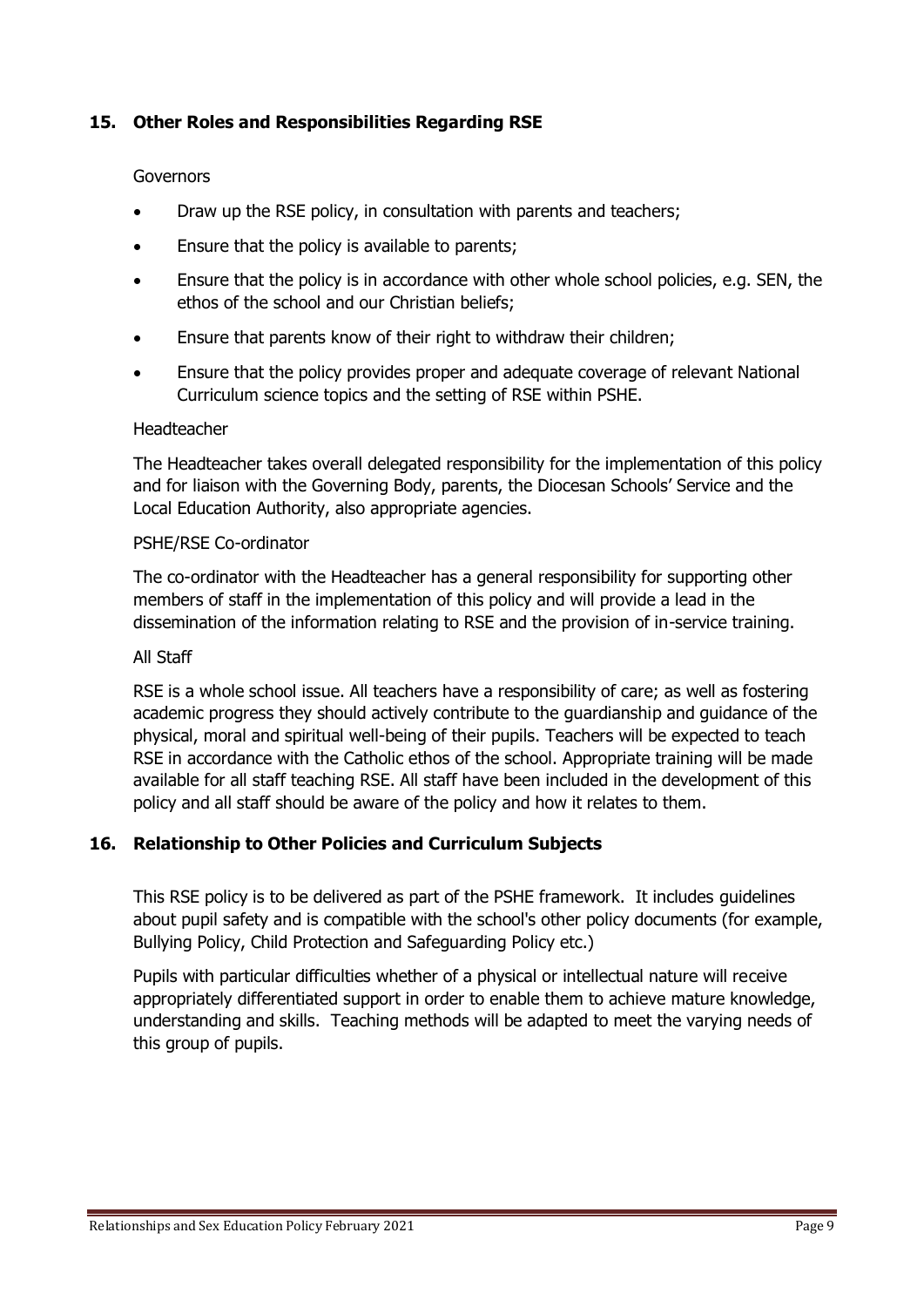# <span id="page-9-0"></span>**17. Children's Questions**

The governors want to promote a healthy, positive atmosphere in which RSE can take place. They want to ensure that pupils can ask questions freely, be confident that their questions will be answered, and be sure that they will be free from bullying or harassment from other children and young people.

# <span id="page-9-1"></span>**18. Controversial or Sensitive issues**

There will always be sensitive or controversial issues in the field of RSE. These may be a matter of maturity, of personal involvement or experience of children, of disagreement with the official teaching of the Church, of illegal activity or other doubtful, dubious or harmful activity. The governors believe that children are best educated, protected from harm and exploitation by discussing such issues openly within the context of the RSE programme. The use of ground rules, negotiated between teachers and pupils, will help to create a supportive climate for discussion.

Some questions may raise issues which it would not be appropriate for teachers to answer during ordinary class time, e.g. where a child's questions hint at abuse, is deliberately tendentious or are of a personal nature.

# <span id="page-9-2"></span>**19. Supporting Children and Young People Who Are at Risk**

Children will also need to feel safe and secure in the environment in which RSE takes place. Effective RSE will provide opportunities for discussion of what is and is not appropriate in relationships. Such discussion may well lead to disclosure of a safeguarding issue. Teachers will need to be aware of the needs of their pupils and not let any fears and worries go unnoticed. Where a teacher suspects that a child or young person is a victim of or is at risk of abuse they are required to follow the school's safeguarding policy and immediately inform the designated senior member of staff responsible.

# <span id="page-9-3"></span>**20. Confidentiality and Advice**

All governors, all teachers, all support staff, all parents and all pupils must be made aware of this policy, particularly as it relates to issues of advice and confidentiality.

All lessons, especially those in the RSE programme, will have the best interests of pupils at heart, enabling them to grow in knowledge and understanding of relationships and sex, developing appropriate personal and social skills and becoming appreciative of the values and attitudes which underpin the Christian understanding of what it means to be fully human.